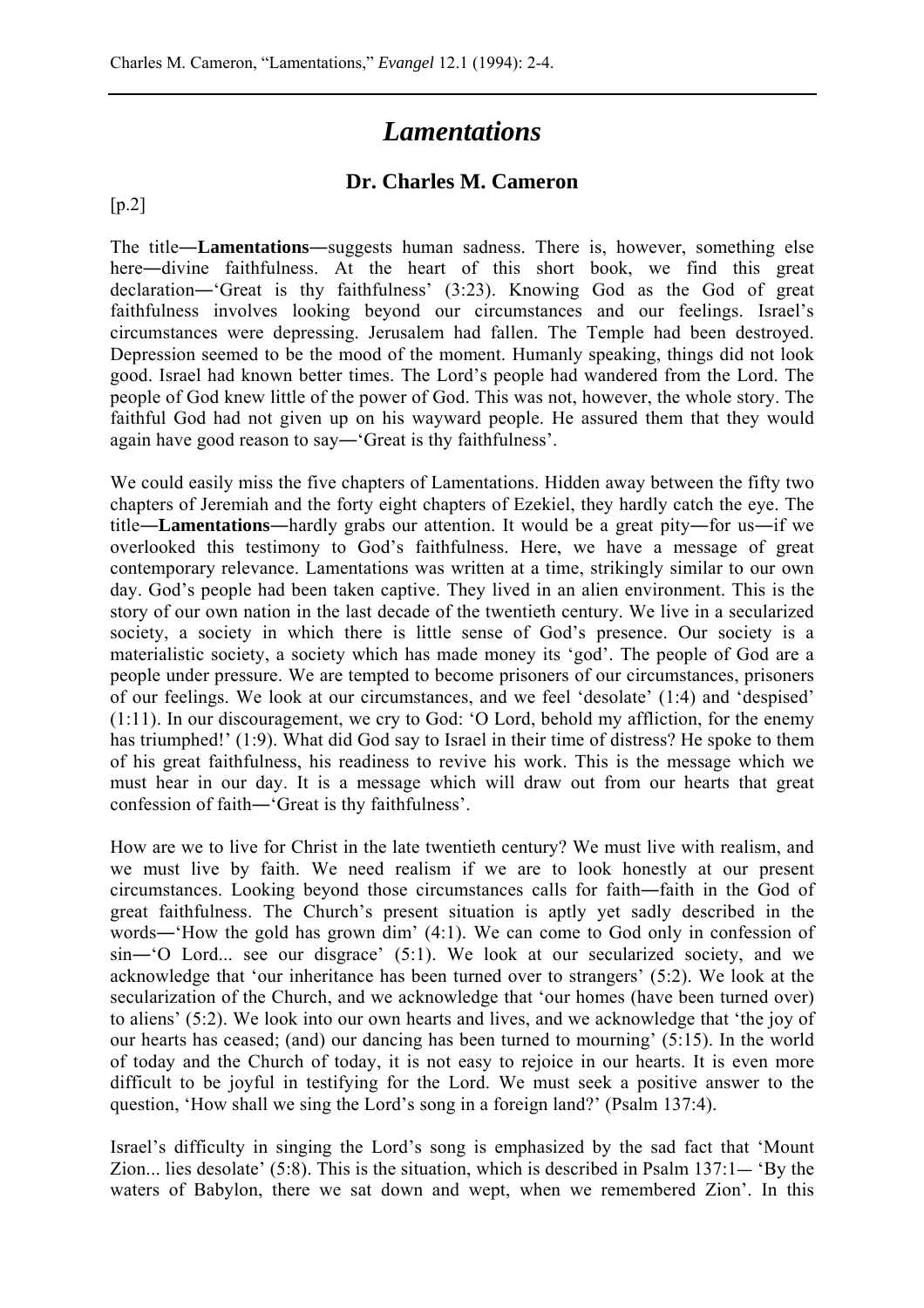situation, the 'tormentors' of God's people mockingly say, 'Sing us one of the songs of Zion!' (Psalm 137:3). When we are faced with similar circumstances, we are forced to ask, 'How shall we sing the Lord's song in a foreign land?' How are we to do this? Are we to hide our heads in the sand, run away from our difficult circumstances and escape into pious emotion? This is what we must not do. We must face our circumstances honestly. This is realism. We dare not ignore the reality of our situation. There is, however, another reality of which we must take account—the reality of God, the God concerning whom we say, with faith, 'Great is thy faithfulness'. By faith, we look beyond our circumstances to our God: 'But thou, O Lord, dost reign for ever; thy throne endures to all generations' (5:19).

To believe in God's faithfulness is to believe that his 'throne endures to all generations'. God is still on the throne. There is no question of 'God used to be on the throne, but now he is no longer on the throne'. We have heard what the so-called 'Death of God' theologians have had to say for themselves. We have also heard what the book of Lamentations says for God: 'Great is thy faithfulness'. Having heard the voice of God, in the midst of the voices of unbelief, we affirm our faith in the living God. God is still on the throne. For ever, he reigns. His throne endures to all generations. This is the faith which inspired Israel in their captivity. This is the faith with which we move toward the twenty first century. It is the faith which transforms our feelings. By faith, we bring our feelings to God. Like Israel, we may feel forgotten and forsaken (5:20). In God's presence, we exchange our feelings―**forgotten and forsaken**―for his blessings―**restoration and renewal**: 'Restore us to thyself, O Lord... Renew our days as of old!' (5:21) In the Lord's presence, we become convinced of God's faithfulness. He has not forgotten us, and he will not forget us. He has not forsaken us, and he will not forsake us.

In our prayer for restoration and renewal, we bring

 $[p.3]$ 

our circumstances and feelings to God, refusing to be overwhelmed by them. We pray with urgency, conscious of our great need of restoration and renewal. Prisoners of circumstances and feelings, we pray―with faith―that the chains will start falling and the changes will start happening. In prayer, we look back―with thanksgiving―to past blessings, and we look forward―in hope―to future blessing. We remember what God has done in 'days ... of old', and our faith grows―God reigns for ever and his throne endures to all generations. Strengthened in faith, we pray, 'Renew our days as of old!' The restoration and renewal for which we must pray is the restoration **of our walk with** God—'He restores my soul. He leads me in paths of righteousness for his name's sake' (Psalm 23:3)―and the renewal of **our witness for God**―'Wilt thou not revive us again, that thy people may rejoice in thee?' (Psalm 85:6).

Walking with God and witnessing for God, we are sustained by the joy of the Lord. In this Book with such an unpromising name―'Lamentations'―the joy of the Lord comes shining through. Looking beyond our circumstances to the Lord, we are able to joyfully affirm our faith: 'The steadfast love of the Lord never ceases, his mercies never come to an end' (3:22). The steadfast love of the Lord may also be described as his faithful love. His love is love, unchanged, unchanging and unchangeable. Rejoicing in such love, we praise God's faithfulness: 'Great is thy faithfulness' (3:23). Through the faithful love of God, we are given a testimony: 'The Lord is my portion'. With this testimony, we face the future with the courage of faith: 'I will hope in him' (3:24).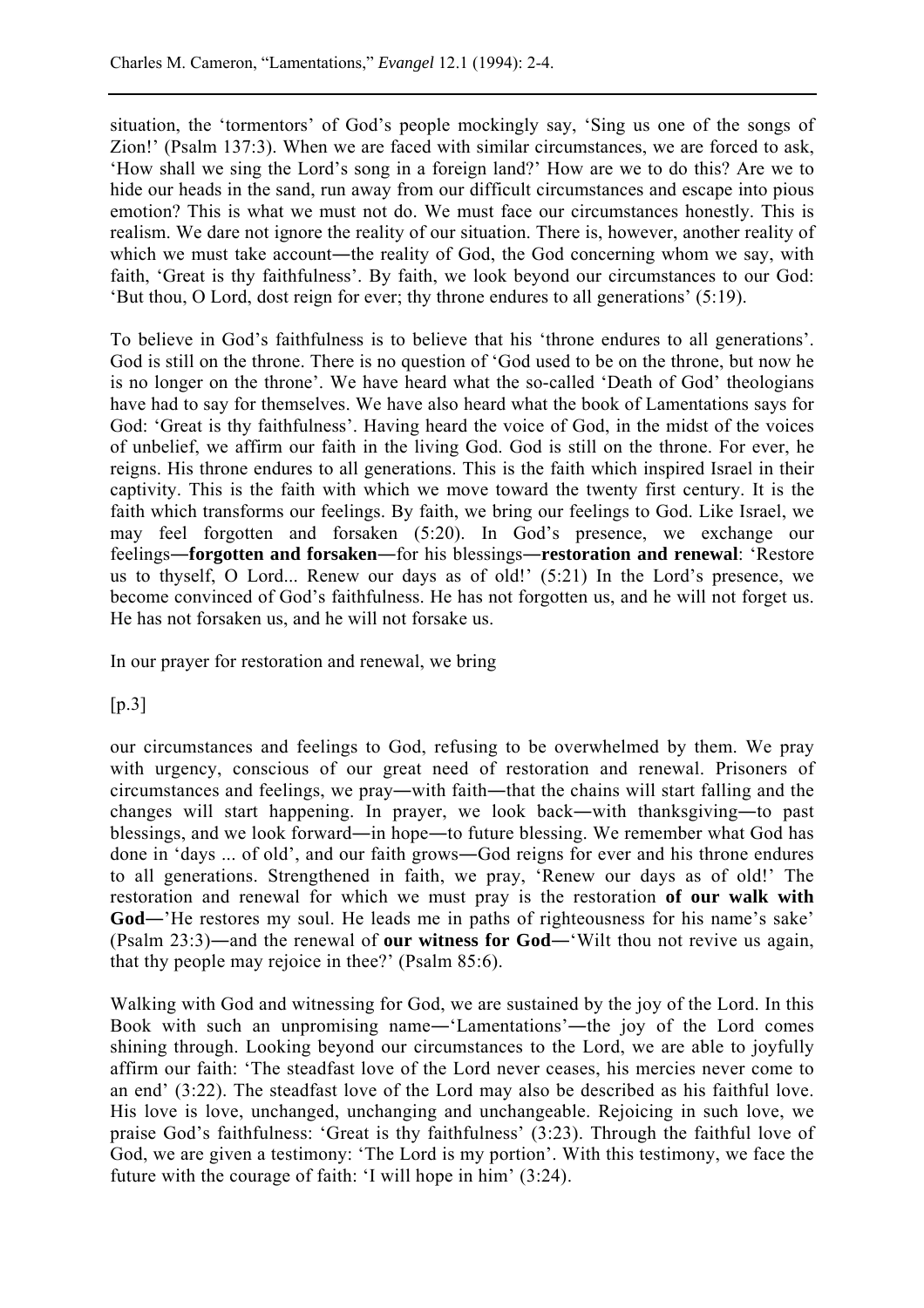In our walk with God, this testimony―'The Lord is my portion'―is an expression of the joyful faith which finds its true satisfaction in the Lord. We speak of 'a good portion' and 'a satisfying meal'. Those who have found that 'none but Christ can satisfy' have this testimony: '**The Lord** is my portion'. Assured of God's faithful love―a love which is completely trustworthy, utterly reliable and entirely dependable, we confidently affirm, 'The Lord is my portion'. This faith is no secondhand faith. It may be a faith which reflects on the Lord's dealing with the whole body of his people but it is, nevertheless, a personal faith―'The Lord is **my** portion'. In Christ, we have received the full portion of God's blessing. As 'his sons (and daughters) through Jesus Christ', we have received 'every spiritual blessing' (Ephesians 1:4-5). For once, the 'child's portion' is the 'full portion!' Knowing Christ as 'the bread of life' (John 6:35) and 'the living water' (John 4:10, 13-14 and John 7:37-38), we gladly say 'The Lord is my **portion'**.

Those who have begun to walk with God are also to witness for him. Those who have the personal testimony 'The Lord is my portion'―are to say to others, 'O taste and see that the Lord is good' (Psalm 34:8). We have found Christ. We are to share him with others. We have come to know Christ. We are to make him known. Surprising though it may seem, the Book of Lamentations can be of some value in the preaching of the gospel. A book bearing the unlikely title―'Lamentations'―hardly creats the impression that it will be of any real use in the proclamation of 'good news'. The desolation of God's people in the late twentieth century is so reminiscent of the desolation of which we read in Lamentations. Many watch what is going on in our generation, and they wonder, 'Where is the Word of the Lord' in all this? (Jeremiah 17:15) The sadness which pervades so much of Lamentations reflects the mood of many of the Lord's people in our day―longing for better times, for the 'days... of old' (5:21).

Ours is an age of many questions and, so it seems, few answers. Lamentations is a book which ends with questions, 'Why dost thou forget us for ever, why dost thou so long forsake us? ... Or hast thou utterly rejected us? Art thou exceedingly angry with us?' (5:20, 22). So often, modern man expects no answer to his questions. In Lamentations, these questions are set in the context of believing affirmation―'But thou, O Lord, dost reign for ever; thy throne endures to all generations' (5:19)―and earnest prayer―'Restore us to thyself, O Lord, that we may be restored! Renew our days as of old!' (5:21). How are we to bring good news to a world that is living with questions, a world that shows little inclination to believe the confession of faith―'Thou, O Lord, doest reign for ever'―and little interest in praying the fervent prayer―'Restore us to thyself, O Lord'?

This is a question which calls for a practical response. It demands a response which will take into account the questions which men and women are asking in this generation. To speak of questions―some spoken in the context of prayer and faith, and others asked with little expectation of an answer―is to acknowledge that there are many different types of questions. This may be brought out clearly through a brief review of the questions asked in the Book of Lamentations. In 1:12, we have a question put to those who despise the Lord's people, 'Is it nothing to you, all you who pass by?'. In 2:12, there is the question asked by 'infants and babes faint(ing) in the streets of the city'. (2:11) 'Where is bread and wine?' In 2:13, there are questions which raise the question of the comfort and restoration of a fallen people: 'What can I say for you, to what compare you, O daughter of Jerusalem? What can I liken to you that may comfort you, O virgin daughter of Zion? For vast as the sea is your ruin; who can restore you?' The question of the cynics who 'hiss and wag their heads at the daughter of Jerusalem' is found in 2:15―'Is this the city which was called the perfection of beauty, the joy of all the earth?'. In 2:20, we have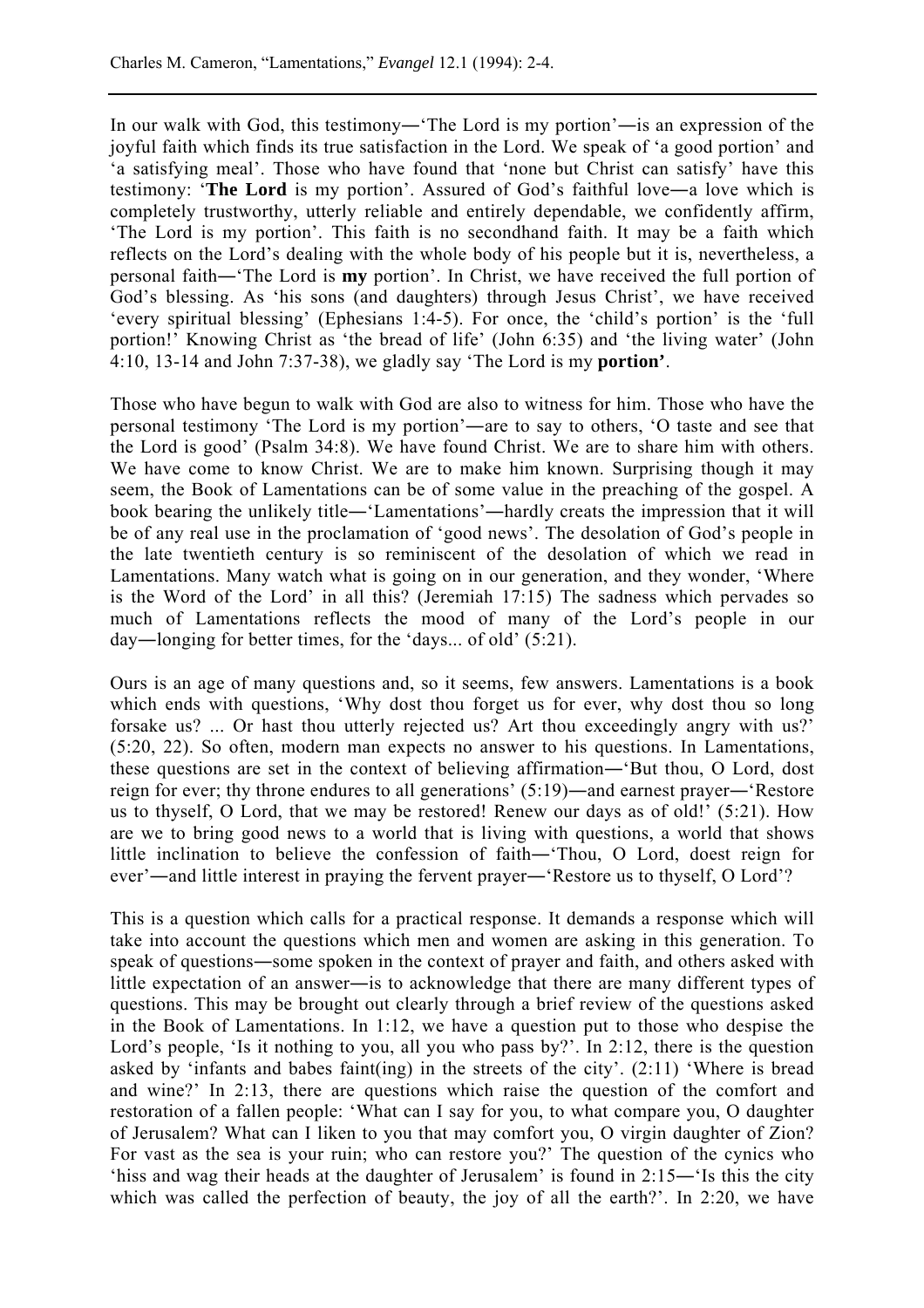questions asked in the mood of prayerful moral indignation: 'Look, O Lord, and see! With whom hast thou dealt thus? Should women eat their offspring, the children of their tender care? Should priest and prophet be slain in the sanctuary of the Lord?' Moving into the third chapter, we find this triology of questions at vs. 37-39: 'Who has commanded and it came to pass, unless the Lord has ordained it? Is it not from the mouth of the Most High that good and evil come? Why should a living man complain, a man, about the punishment of his sins?' There are so many different questions being asked today. They are being asked by different people. They are being asked in different ways and with different expectations.

What do the question of Lamentations have to say to our day, a day of many questions? They may prompt

 $[p.4]$ 

the modern questioner to think about the question he's not asking as well as the questions he is asking―'Perhaps, there is a God who has his own questions to put to me.' Lamentations asks its questions within the context of the great declaration of faith: 'Great is thy faithfulness' (3:23). This combination of intense questioning and confident faith might well increase the questioner's expectation of an answer―an answer which while it may leave some questions unresolved, opens the doors to faith. As we face modern man's questions, we must 'be ready always to give an answer to every man who asks us to give a reason for our hope' (1 Peter 3:15). In giving an answer, we dare not imagine that we can ever hope to give a complete answer to every question. We must always remember that 'the secret things belong to the Lord our God; but the things that are revealed belong to us' (Deuteronomy 29:29). The answer which we give is not our answer. It is God's answer. Man's question has been answered by God. He has answered it in person. The God of faithfulness―the Word made flesh (John 1:1, 14)―is God's answer to mans question. The answer which we give must always be a Christ-centred answer.

We may now focus special attention on two of the questions asked in Lamentations 'Is it nothing to you, all you who pass by?'  $(1:12)$ , and 'Where is bread and wine?'  $(2:12)$ . We read these questions in connection with two other questions, the first two questions asked in the Bible: 'the serpent ... said to the woman, "Did God say ... ?" ' (Genesis 3:1), and 'the Lord God called to the man..., "Where are you?" ' (Genesis 3:9). Taking these four questions together, we may find a helpful pattern for thinking about Christian witness in today's world.

The Bible's first question was asked by neither God nor man. It was asked by 'the serpent'—'that ancient serpent, who is the Devil and Satan' (Revelation 20:2). We do not introduce the devil here in order to provide ourselves with an excuse for our unbelief. After all, scripture tells us that 'each person is tempted when he is lured and enticed by his own desire' (James 1:14). Rather, we speak of Satan's question―'Did God say?' in order to emphasize that many of today's questions arise from unbelief, and not from faith seeking understanding. We speak of the Satanic origin of the Bible's first question in order to stress that, in today's world, we are involved in spiritual warfare (Ephesians 6:12), when we seek to bring the modern questioner from one form of questioning—the questioning of unbelief―to another very different form of questioning―faith seeking understanding. We must reckon with the activity of Satan when we encounter the questioning which arises from unbelief'the god of this world has blinded the minds of the unbelievers, to keep them from seeing the light of the gospel of the glory of Christ' (2 Corinthians 4;4). How is the